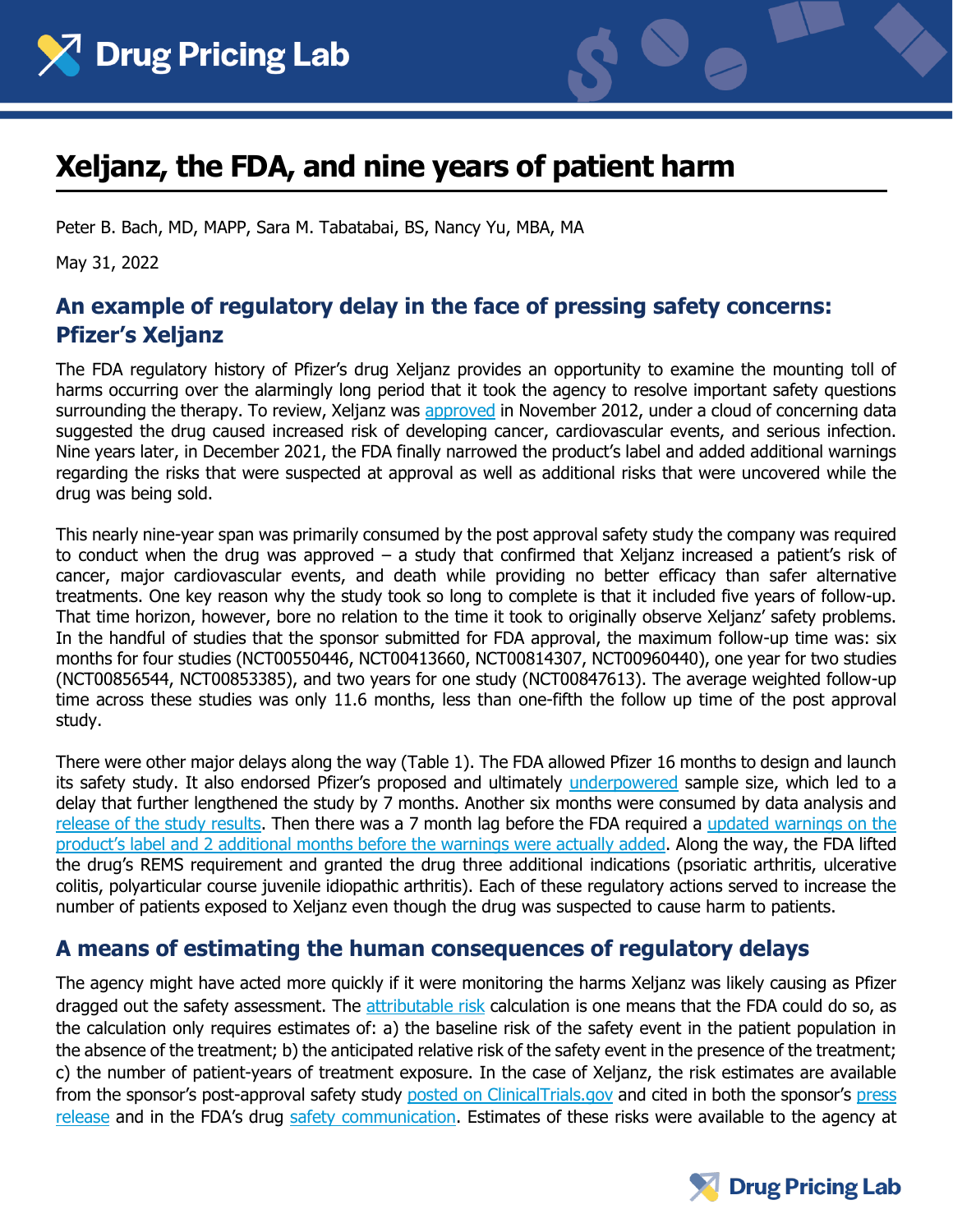## **Drug Pricing Lab**

the time of approval as well. Person-years of exposure to Xeljanz could be reported by the company to the agency in nearly real time as companies meticulously track prescriptions of high revenue drugs. The aggregate harms from the drug can also be assessed indirectly by dividing reported Xeljanz sales by the average price of Xeljanz – a number available from SSR Health pricing data (Table 2).

Combining this information yields estimated counts of the additional adverse events experienced by patients treated with Xeljanz compared to other popular rheumatoid arthritis treatments for each year following the drug's approval (Table 3), and those data are combined with the timeline of regulatory events in Figure 1. Between November 2012 and December 2021, approximately 897 additional individuals were diagnosed with a malignancy due to receiving Xeljanz rather than another equally effective treatment. Roughly 436 people died unnecessarily, 466 experienced avoidable major adverse cardiovascular events and 429 experienced other types of cardiovascular events. These all occurred during the prolonged evaluation of Xeljanz's safety questions, which took more than nine times as long (108 months) as it did to for them to become apparent in the studies that formed the basis of Xeljanz' initial approval (11.6 months).

In fact, this analysis may underestimate the number of people who were harmed over this time period. The baseline risk of these events in 'real world' Xeljanz patients is likely greater than that for the subjects in the safety study, as clinical trials almost uniformly enroll subjects who are healthier than the population who is ultimately prescribed the product. If the baseline risk is too low, then the absolute number of additional events due to Xeljanz will also be too low. The number of people exposed is also underestimated, as it is based on sales data. Patients who received free Xeljanz through a patient assistance program were not tallied. The calculations do depend on an assumption that risk is constant over time, which is reasonably robust and could be checked by the FDA or Pfizer now that the safety study is completed.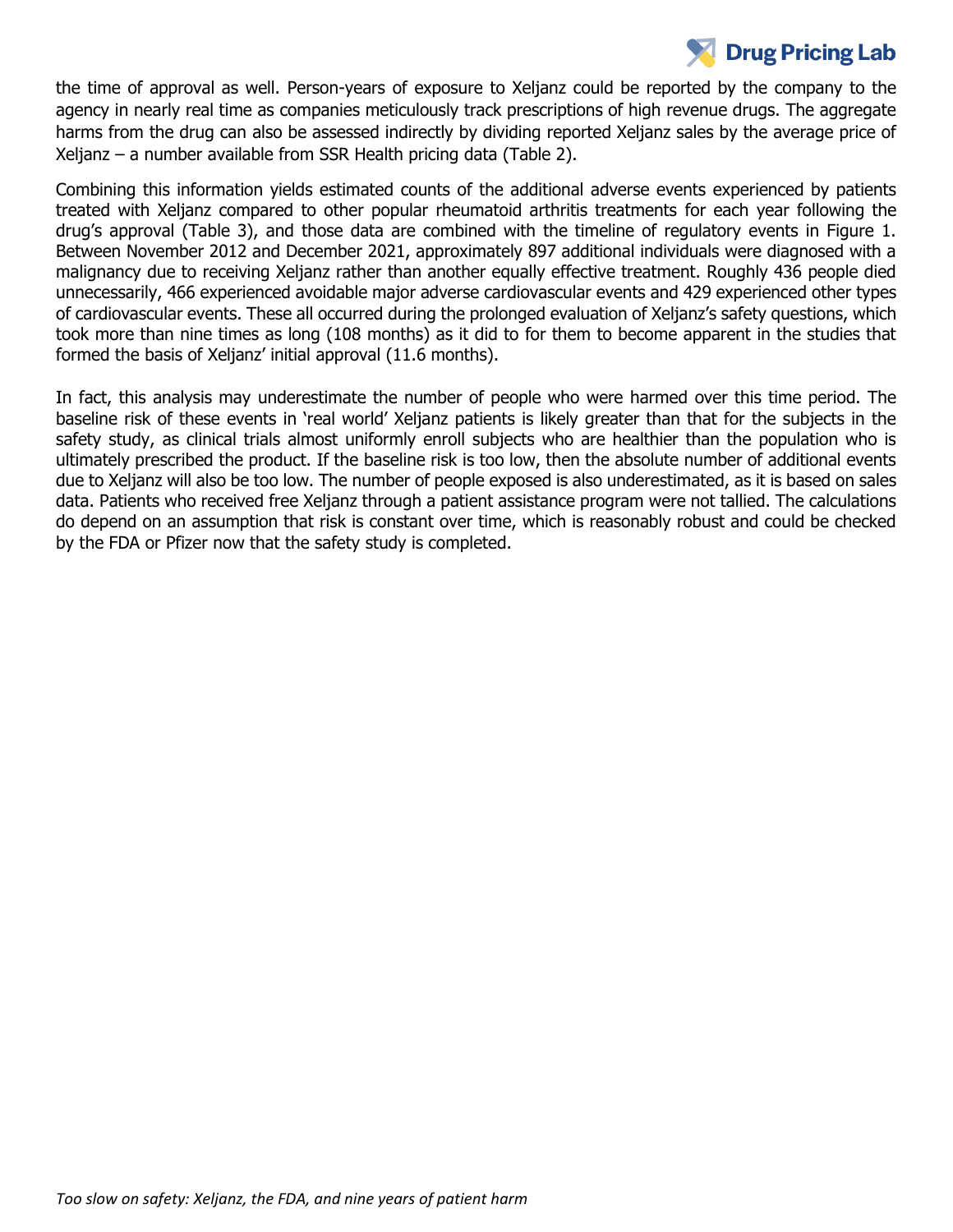

## **Table 1**. Timeline from FDA approval to FDA action on Xeljanz safety concerns

| <b>Date</b>           | <b>Actions</b>                                                                                                                                                                                                                                                                                                                                                                                                                                                                                                                                                                                                                                                                                                                                                                                                                                                                                                                                                                                                                                                                    |  |  |  |
|-----------------------|-----------------------------------------------------------------------------------------------------------------------------------------------------------------------------------------------------------------------------------------------------------------------------------------------------------------------------------------------------------------------------------------------------------------------------------------------------------------------------------------------------------------------------------------------------------------------------------------------------------------------------------------------------------------------------------------------------------------------------------------------------------------------------------------------------------------------------------------------------------------------------------------------------------------------------------------------------------------------------------------------------------------------------------------------------------------------------------|--|--|--|
| November 6, 2012      | FDA approval for Xeljanz in rheumatoid arthritis<br>$\bullet$<br>Boxed warning added to FDA label for serious infections and malignancy<br>Risk evaluation and mitigation strategy (REMS) required to ensure the benefits of the drug outweigh the risks<br>$\bullet$<br>of serious infections, tuberculosis, malignancy, increase in cholesterol, and decrease in blood counts. The REMS<br>consists of a Medication Guide, communication plan, and submission of REMS assessments at 18 months, 3<br>years, and 7 years from the date of approval.<br>Post-marketing study required to evaluate the long-term safety of Xeljanz in patients with rheumatoid arthritis.<br>$\bullet$<br>The trial should include two doses of Xeljanz and an active comparator and be of sufficient size and duration to<br>evaluate safety events of interest, including cardiovascular adverse events, opportunistic infections, and<br>malignancy. Original trial schedule:<br>Final Protocol Submission: March 2013<br>Trial Completion: December 2019<br>Final Report Submission: June 2020 |  |  |  |
| March 14, 2014        | Post-marketing study started<br>$\bullet$                                                                                                                                                                                                                                                                                                                                                                                                                                                                                                                                                                                                                                                                                                                                                                                                                                                                                                                                                                                                                                         |  |  |  |
| May 5, 2014           | Pfizer submitted its 18-month REMS assessment. Pfizer proposed eliminating the Medication Guide requirement<br>as an element of the REMS.                                                                                                                                                                                                                                                                                                                                                                                                                                                                                                                                                                                                                                                                                                                                                                                                                                                                                                                                         |  |  |  |
| February 11, 2015     | FDA agreed to drop the Medication Guide requirement as an element of the REMS<br>$\bullet$                                                                                                                                                                                                                                                                                                                                                                                                                                                                                                                                                                                                                                                                                                                                                                                                                                                                                                                                                                                        |  |  |  |
| November 6, 2015      | Pfizer submitted its 3-year REMS assessment and proposed eliminating the REMS requirement because the<br>$\bullet$<br>communication plan had been completed and met its goals                                                                                                                                                                                                                                                                                                                                                                                                                                                                                                                                                                                                                                                                                                                                                                                                                                                                                                     |  |  |  |
| February 8, 2016      | FDA releases Pfizer from REMS requirement                                                                                                                                                                                                                                                                                                                                                                                                                                                                                                                                                                                                                                                                                                                                                                                                                                                                                                                                                                                                                                         |  |  |  |
| December 14, 2017     | FDA approval for Xeljanz in psoriatic arthritis<br>$\bullet$                                                                                                                                                                                                                                                                                                                                                                                                                                                                                                                                                                                                                                                                                                                                                                                                                                                                                                                                                                                                                      |  |  |  |
| May 30, 2018          | FDA approval for Xeljanz in ulcerative colitis<br>$\bullet$                                                                                                                                                                                                                                                                                                                                                                                                                                                                                                                                                                                                                                                                                                                                                                                                                                                                                                                                                                                                                       |  |  |  |
| July 25, 2019         | Boxed warning expanded to include mortality and thrombosis<br>$\bullet$                                                                                                                                                                                                                                                                                                                                                                                                                                                                                                                                                                                                                                                                                                                                                                                                                                                                                                                                                                                                           |  |  |  |
| December 2019         | Expected completion date of post-marketing study. Study completion was delayed due to lower-than-expected<br>$\bullet$<br>rates of malignancy and cardiovascular events.                                                                                                                                                                                                                                                                                                                                                                                                                                                                                                                                                                                                                                                                                                                                                                                                                                                                                                          |  |  |  |
| July 22, 2020         | Post-marketing study completed<br>$\bullet$                                                                                                                                                                                                                                                                                                                                                                                                                                                                                                                                                                                                                                                                                                                                                                                                                                                                                                                                                                                                                                       |  |  |  |
| September 25,<br>2020 | FDA approval for Xeljanz in polyarticular course juvenile idiopathic arthritis<br>$\bullet$                                                                                                                                                                                                                                                                                                                                                                                                                                                                                                                                                                                                                                                                                                                                                                                                                                                                                                                                                                                       |  |  |  |
| January 27, 2021      | Pfizer shared co-primary endpoint results from post-marketing study in subjects with rheumatoid arthritis<br>$\bullet$                                                                                                                                                                                                                                                                                                                                                                                                                                                                                                                                                                                                                                                                                                                                                                                                                                                                                                                                                            |  |  |  |
| September 1, 2021     | FDA required revisions to Xeljanz's boxed warning to include new and updated information about the risks of<br>$\bullet$<br>serious heart-related events, cancer, blood clots, and death based on review of post-marketing study.                                                                                                                                                                                                                                                                                                                                                                                                                                                                                                                                                                                                                                                                                                                                                                                                                                                 |  |  |  |
| December 2, 2021      | Boxed warning expanded to include new and updated information about the risks of serious heart-related<br>$\bullet$<br>events, cancer, blood clots, and death in response to FDA requirement                                                                                                                                                                                                                                                                                                                                                                                                                                                                                                                                                                                                                                                                                                                                                                                                                                                                                      |  |  |  |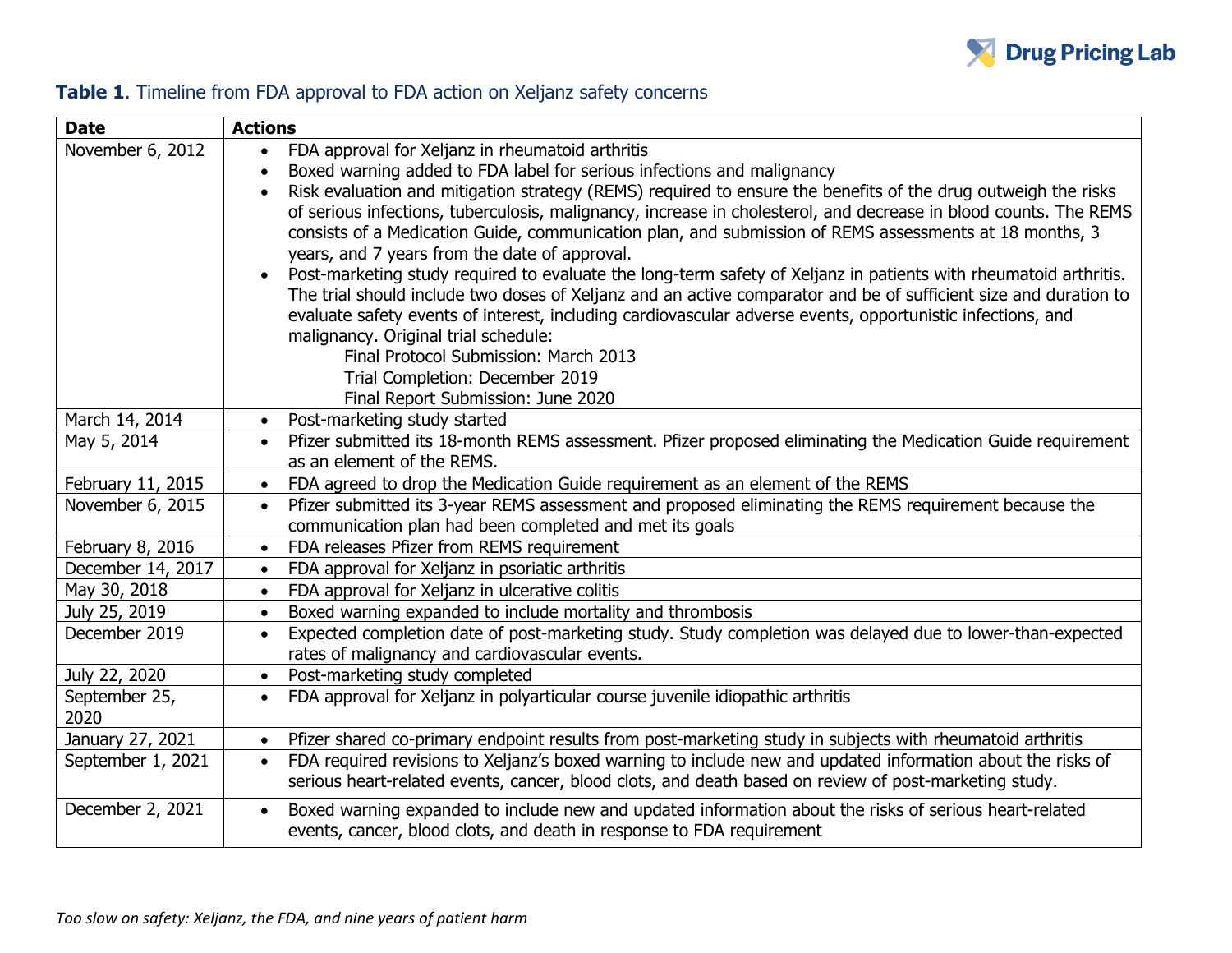#### **Table 2.** Person-years of exposure to Xeljanz

| Year              | <b>US Revenue</b><br>for Xeljanz,<br><b>Millions</b> | <b>SSR Health</b><br><b>Net Price Per</b><br>Tablet (5mg<br>or $10$ mg) $a$ | <b>Yearly cost</b><br>of Xeljanz<br>(5 mg or<br>10mg BID) | <b>Person-years of</b><br><b>Xeljanz</b> |
|-------------------|------------------------------------------------------|-----------------------------------------------------------------------------|-----------------------------------------------------------|------------------------------------------|
| 2012              | \$6                                                  | \$31                                                                        | \$22,871                                                  | 262                                      |
| 2013              | \$112                                                | \$32                                                                        | \$23,097                                                  | 4,849                                    |
| 2014              | \$289                                                | \$37                                                                        | \$26,747                                                  | 10,805                                   |
| 2015              | \$470                                                | \$50                                                                        | \$36,653                                                  | 12,823                                   |
| 2016              | \$805                                                | \$56                                                                        | \$40,938                                                  | 19,664                                   |
| 2017              | \$1,133                                              | \$59                                                                        | \$43,121                                                  | 26,275                                   |
| 2018              | \$1,394                                              | \$53                                                                        | \$38,982                                                  | 35,760                                   |
| 2019              | \$1,636                                              | \$46                                                                        | \$33,230                                                  | 49,233                                   |
| 2020              | \$1,706                                              | \$47                                                                        | \$34,493                                                  | 49,460                                   |
| 2021 <sup>b</sup> | \$1,384                                              | \$47                                                                        | \$34,493                                                  | 40,125                                   |

<sup>a</sup> SSR Health net price extracted for Q4 of each year

<sup>b</sup> Estimates were extrapolated through December 2nd assuming a constant rate of revenue in 2021 based on Pfizer's quarter 3 earnings report. Net prices based on 2020 Q4.

#### **Table 3.** Person-years of exposure to Xeljanz

|                            | <b>All-Cause</b><br><b>Mortality</b> | <b>Malignancies<sup>a</sup></b> | <b>Major Adverse</b><br><b>Cardiovascular</b><br>Events (MACE) <sup>b</sup> | <b>Cardiovascular</b><br><b>Events Other</b><br><b>Than MACE</b> |
|----------------------------|--------------------------------------|---------------------------------|-----------------------------------------------------------------------------|------------------------------------------------------------------|
| Risk <sup>c</sup>          |                                      |                                 |                                                                             |                                                                  |
| <b>Baseline risk per</b>   |                                      |                                 |                                                                             |                                                                  |
| 100 person-years           | 0.34                                 | 0.77                            | 0.73                                                                        | 1.05                                                             |
| <b>Relative risk</b>       | 1.51                                 | 1.47                            | 1.26                                                                        | 1.16                                                             |
| Year                       |                                      |                                 |                                                                             |                                                                  |
| 2012                       | 0.5                                  | 0.9                             | 0.5                                                                         | 0.5                                                              |
| 2013                       | 8.5                                  | 17.5                            | 9.1                                                                         | 8.3                                                              |
| 2014                       | 18.9                                 | 38.9                            | 20.2                                                                        | 18.6                                                             |
| 2015                       | 22.4                                 | 46.2                            | 24.0                                                                        | 22.1                                                             |
| 2016                       | 34.4                                 | 70.8                            | 36.8                                                                        | 33.8                                                             |
| 2017                       | 46.0                                 | 94.6                            | 49.1                                                                        | 45.2                                                             |
| 2018                       | 62.6                                 | 128.7                           | 66.9                                                                        | 61.5                                                             |
| 2019                       | 86.2                                 | 177.2                           | 92.1                                                                        | 84.7                                                             |
| 2020                       | 86.6                                 | 178.1                           | 92.5                                                                        | 85.1                                                             |
| 2021 <sup>d</sup>          | 70.2                                 | 144.4                           | 75.0                                                                        | 69.0                                                             |
| <b>Total Excess Events</b> | 436.2                                | 897.3                           | 466.1                                                                       | 428.7                                                            |

<sup>a</sup> Excludes non-melanoma skin cancers

b Includes cardiovascular death, non-fatal myocardial infarction, and non-fatal stroke of any classification

c Incidence rate of adverse events, defined as the number of events per 100 person-years, were pulled from Xeljanz's post-marketing study results (NCT02092467). We assumed 95% percent of the Xeljanz population received 5mg BID and 5% received 10mg BID at a constant rate, based o[n Pfizer estimates.](https://www.xeljanzhcp.com/jaki-experience/market-experience)

d U.S. revenues used to calculate person-years was extrapolated through December 2<sup>nd</sup> assuming a constant rate of revenue in 2021 based on Pfizer's quarter 3 earnings report. Net prices based on 2020 Q4.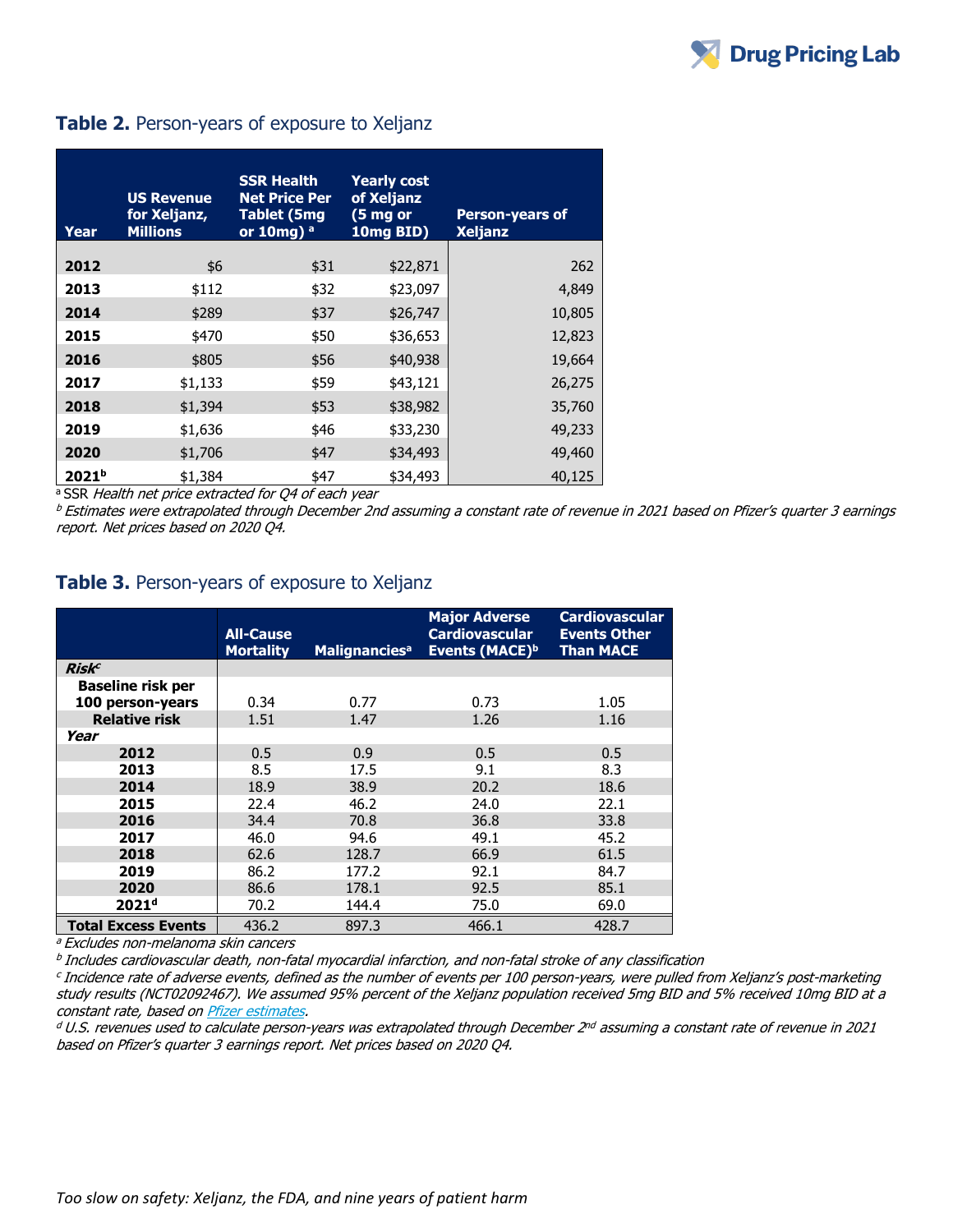